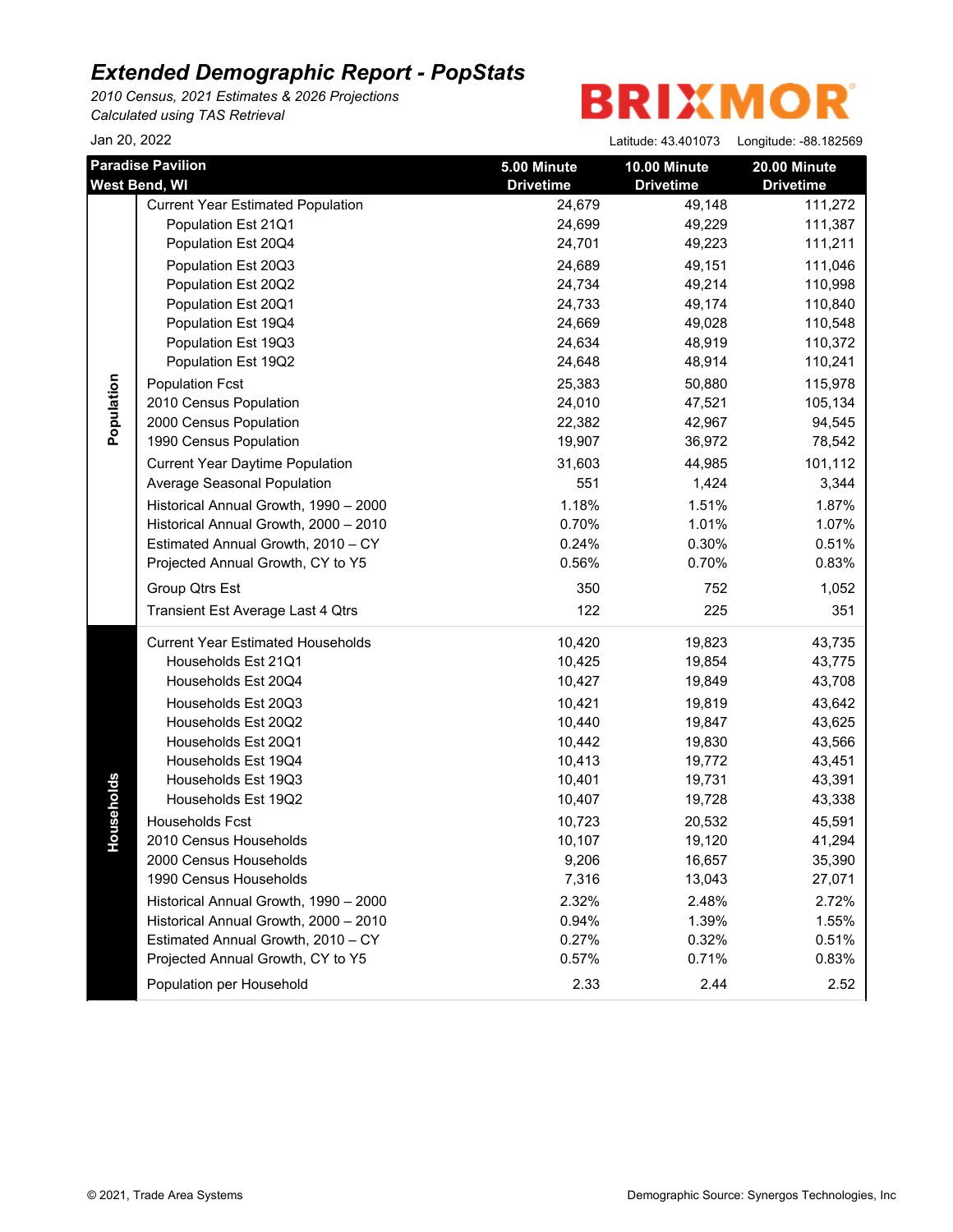*2010 Census, 2021 Estimates & 2026 Projections Calculated using TAS Retrieval*

| Jan 20, 2022                                  |                                 | Latitude: 43.401073              | Longitude: -88.182569            |
|-----------------------------------------------|---------------------------------|----------------------------------|----------------------------------|
| <b>Paradise Pavilion</b><br>West Bend, WI     | 5.00 Minute<br><b>Drivetime</b> | 10.00 Minute<br><b>Drivetime</b> | 20.00 Minute<br><b>Drivetime</b> |
| HH Income \$500,000 or more                   | 0.8%                            | 0.8%                             | 1.1%                             |
| HH Income \$250,000 to \$499,999              | 0.9%                            | 1.0%                             | 1.4%                             |
| HH Income \$200,000 to \$249,999              | 2.1%                            | 2.3%                             | 3.2%                             |
| HH Income \$175,000 to \$199,999              | 2.2%                            | 2.9%                             | 3.6%                             |
| HH Income \$150,000 to \$174,999              | 4.0%                            | 4.8%                             | 5.9%                             |
| HH Income \$100,000 to 149,999                | 16.6%                           | 19.4%                            | 20.5%                            |
| HH Income \$75,000 to 99,999                  | 12.7%                           | 14.8%                            | 15.9%                            |
| HH Income \$50,000 to 74,999                  | 20.4%                           | 19.2%                            | 18.0%                            |
| HH Income \$35,000 to 49,999                  | 14.0%                           | 13.1%                            | 12.1%                            |
| HH Income \$25,000 to 34,999                  | 9.7%                            | 9.2%                             | 7.9%                             |
| HH Income \$15,000 to 24,999                  | 8.3%                            | 6.6%                             | 5.5%                             |
| HH Income \$0 to 14,999                       | 8.3%                            | 5.9%                             | 4.9%                             |
| Average Household Income                      | \$77,268                        | \$86,433                         | \$95,220                         |
| Median Household Income                       | \$61,323                        | \$69,575                         | \$77,273                         |
| Per Capita Income                             | \$32,974                        | \$35,475                         | \$37,797                         |
| 2000 Average HH Income                        | \$57,227                        | \$60,637                         | \$63,230                         |
| 2000 Median HH Income                         | \$48,082                        | \$52,988                         | \$56,307                         |
| Disposable HH Income \$500,000 or more        | #N/A                            | #N/A                             | #N/A                             |
| Disposable HH Income \$250,000 to \$499,999   | #N/A                            | #N/A                             | #N/A                             |
| Disposable HH Income \$200,000 to \$249,999   | #N/A                            | #N/A                             | #N/A                             |
| Disposable HH Income \$175,000 to \$199,999   | 1%                              | 1%                               | $1\%$                            |
| Disposable HH Income \$150,000 to \$174,999   | 1%                              | 2%                               | 2%                               |
| Disposable HH Income \$100,000 to \$149,999   | 12%                             | 15%                              | 17%                              |
| Disposable HH Income \$75,000 to \$99,999     | 14%                             | 17%                              | 17%                              |
| Disposable HH Income \$50,000 to \$74,999     | 21%                             | 22%                              | 21%                              |
| Disposable HH Income \$35,000 to \$49,999     | 18%                             | 16%                              | 16%                              |
| Disposable HH Income \$25,000 to \$34,999     | 11%                             | 10%                              | 9%                               |
| Disposable HH Income \$15,000 to \$24,999     | 10%                             | 9%                               | 7%                               |
| Disposable HH Income \$0 to\$14,999           | 9%                              | 7%                               | 5%                               |
| Average Disposable Income                     | 63,020                          | 68,563                           | 74,775                           |
| Median Disposable Income                      | 51,960                          | 58,792                           | 65,325                           |
| Householder White - Count                     | 9,982                           | 18,972                           | 41,858                           |
| Median HH Income                              | \$62,620                        | \$70,789                         | \$78,464                         |
| Average HH Income                             | \$73,048                        | \$79,665                         | \$86,452                         |
| Householder Black or African-American - Count | 104                             | 166                              | 289                              |
| Median HH Income                              | \$51,092                        | \$62,757                         | \$61,333                         |
| Average HH Income                             | \$57,357                        | \$69,738                         | \$66,238                         |
| Householder Hispanic - Count                  | 196                             | 389                              | 851                              |
| Median HH Income                              | \$42,302                        | \$44,270                         | \$50,278                         |
| Average HH Income                             | \$43,506                        | \$57,974                         | \$63,886                         |
| Householder Asian or Pacific Islander - Count | 42                              | 73                               | 200                              |
| Median HH Income                              | \$109,388                       | \$111,209                        | \$98,464                         |
| Average HH Income                             | \$117,083                       | \$113,900                        | \$101,225                        |
| Householder Other or Pacific Islander - Count | 97                              | 223                              | 538                              |
| Median HH Income                              | \$49,830                        | \$49,434                         | \$58,462                         |
| Average HH Income                             | \$52,672                        | \$53,834                         | \$65,599                         |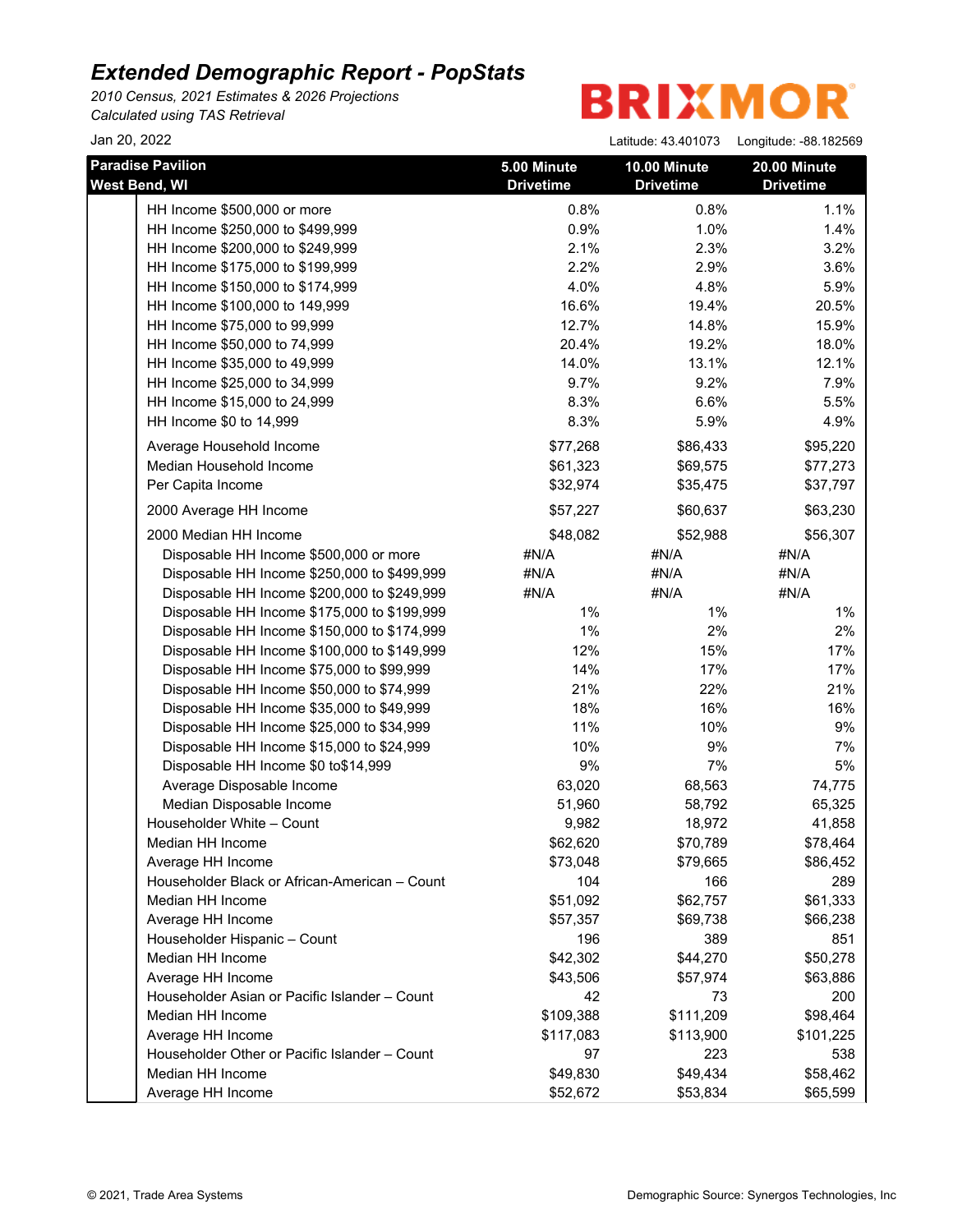*2010 Census, 2021 Estimates & 2026 Projections Calculated using TAS Retrieval*

| Jan 20, 2022                      |                                                                               |                                 | Latitude: 43.401073              | Longitude: - 88.182569                                 |
|-----------------------------------|-------------------------------------------------------------------------------|---------------------------------|----------------------------------|--------------------------------------------------------|
|                                   | <b>Paradise Pavilion</b><br>West Bend, WI                                     | 5.00 Minute<br><b>Drivetime</b> | 10.00 Minute<br><b>Drivetime</b> | 20.00 Minute<br><b>Drivetime</b>                       |
| Gender                            | <b>Male Population</b><br><b>Female Population</b>                            | 11,964<br>12,715                | 24,105<br>25,043                 | 55,081<br>56,191                                       |
|                                   | Count of Pop 0 to 4 years<br>Count of Pop 0 to 7 years<br>Count of Pop 5 - 13 | 1,423<br>2,104<br>2,736         | 2,685<br>3,906<br>5,153          | 5,633<br>8,104<br>11,008                               |
|                                   | Count of Pop 14 - 18<br>Count of Pop 19 - 22<br>Count of Pop 22 - 25          | 1,310<br>1,339<br>909           | 2,507<br>2,722<br>1,902          | 5,564<br>6,261<br>4,542                                |
|                                   | Count of Pop 25 - 29<br>Count of Pop 30 - 34<br>Count of Pop 35 - 39          | 1,415<br>1,239<br>1,586         | 2,979<br>2,425<br>2,876          | 7,094<br>5,262<br>5,787                                |
|                                   | Count of Pop 40 - 44<br>Count of Pop 45 - 59<br>Count of Pop 60 - 74          | 1,665<br>4,798<br>4,191         | 3,069<br>10,016<br>8,865         | 6,202<br>23,563<br>21,710                              |
| <b>Total Population</b><br>by Age | Count of Pop 75 - 84<br>Count of Pop 85+<br>% of Pop 0 to 4 years             | 1,458<br>608<br>5.8%            | 2,864<br>1,085<br>5.5%           | 6,531<br>2,115<br>5.1%                                 |
|                                   | % of Pop 0 to 7 years<br>% of Pop 5 - 13<br>% of Pop 14 - 18                  | 8.5%<br>11.1%<br>5.3%           | 7.9%<br>10.5%<br>5.1%            | 7.3%<br>9.9%<br>5.0%                                   |
|                                   | % of Pop 19 - 22<br>% of Pop 22 - 25<br>% of Pop 25 - 29                      | 5.4%<br>3.7%<br>5.7%            | 5.5%<br>3.9%<br>6.1%             | 5.6%<br>4.1%<br>6.4%                                   |
|                                   | % of Pop 30 - 34<br>% of Pop 35 - 39<br>% of Pop 40 - 44                      | 5.0%<br>6.4%<br>6.7%            | 4.9%<br>5.9%<br>6.2%             | 4.7%<br>5.2%<br>5.6%                                   |
|                                   | % of Pop 45 - 59<br>% of Pop 60 - 74<br>% of Pop 75 - 84                      | 19.4%<br>17.0%<br>5.9%          | 20.4%<br>18.0%<br>5.8%           | 21.2%<br>19.5%<br>5.9%                                 |
|                                   | % of Pop 85+<br>Median Age<br>Average Age                                     | 2.5%<br>41.1<br>41.0            | 2.2%<br>42.2<br>41.5             | 1.9%<br>43.6<br>42.2                                   |
| Male Population<br>by Age         | % of Pop 0 to 4 years<br>% of Pop 5 - 13                                      | 6.1%<br>11.5%                   | 5.7%<br>10.7%                    | 5.2%<br>10.1%                                          |
|                                   | % of Pop 14 - 18<br>% of Pop 19 - 22<br>% of Pop 22 - 25                      | 5.5%<br>5.7%<br>3.9%            | 5.2%<br>5.8%<br>4.1%             | 5.2%<br>5.8%<br>4.2%                                   |
|                                   | % of Pop 25 - 29<br>% of Pop 30 - 34<br>% of Pop 35 - 39                      | 6.1%<br>5.4%<br>6.5%            | 6.4%<br>5.2%<br>5.9%             | 6.6%<br>5.0%<br>5.3%                                   |
|                                   | % of Pop 40 - 44<br>% of Pop 45 - 59<br>% of Pop 75 - 84                      | 7.1%<br>19.8%<br>4.8%           | 6.5%<br>20.8%<br>4.9%            | 5.8%<br>21.3%<br>5.2%                                  |
|                                   | % of Pop 60 - 74<br>% of Pop 85+<br>Median Age                                | 16.2%<br>1.3%<br>39.4           | 17.4%<br>1.2%<br>40.7            | 19.2%<br>1.1%<br>42.2                                  |
|                                   | Average Age<br>© 2021, Trade Area Systems                                     | 39.3                            | 40.2                             | 41.1<br>Demographic Source: Synergos Technologies, Inc |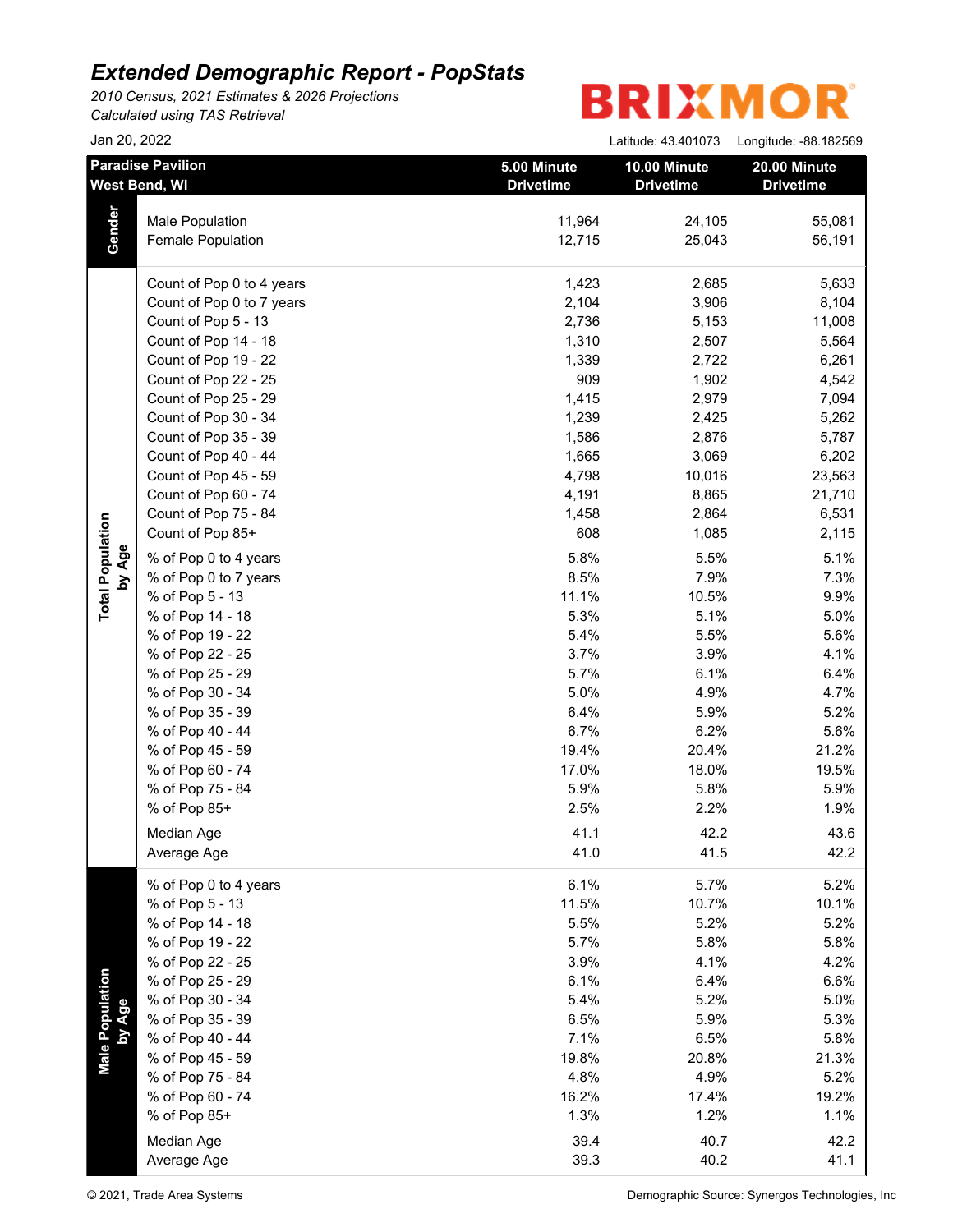*2010 Census, 2021 Estimates & 2026 Projections Calculated using TAS Retrieval*

# **BRIXMOR®**

|                    | Jan 20, 2022                                     |                                 |                                  | Latitude: 43.401073    Longitude: -88.182569 |
|--------------------|--------------------------------------------------|---------------------------------|----------------------------------|----------------------------------------------|
|                    | <b>Paradise Pavilion</b><br><b>West Bend, WI</b> | 5.00 Minute<br><b>Drivetime</b> | 10.00 Minute<br><b>Drivetime</b> | <b>20.00 Minute</b><br><b>Drivetime</b>      |
|                    | % of Pop 0 to 4 years                            | 5.5%                            | 5.2%                             | 4.9%                                         |
|                    | % of Pop 5 - 13                                  | 10.7%                           | 10.2%                            | 9.6%                                         |
|                    | % of Pop 14 - 18                                 | 5.1%                            | 5.0%                             | 4.8%                                         |
|                    | % of Pop 19 - 22                                 | 5.2%                            | 5.3%                             | 5.5%                                         |
|                    | % of Pop 22 - 25                                 | 3.5%                            | 3.7%                             | 4.0%                                         |
|                    | % of Pop 25 - 29                                 | 5.4%                            | 5.7%                             | 6.1%                                         |
|                    | % of Pop 30 - 34                                 | 4.6%                            | 4.6%                             | 4.5%                                         |
| by Age             | % of Pop 35 - 39                                 | 6.3%                            | 5.8%                             | 5.1%                                         |
|                    | % of Pop 40 - 44                                 | 6.4%                            | 6.0%                             | 5.4%                                         |
|                    | % of Pop 45 - 59                                 | 19.1%                           | 20.0%                            | 21.0%                                        |
|                    | % of Pop 60 - 74                                 | 17.7%                           | 18.6%                            | 19.8%                                        |
|                    | % of Pop 75 - 84                                 | 6.9%                            | 6.7%                             | 6.6%                                         |
|                    | % of Pop 85+                                     | 3.6%                            | 3.2%                             | 2.7%                                         |
|                    |                                                  |                                 |                                  |                                              |
|                    | Median Age                                       | 42.9                            | 43.7                             | 45.1                                         |
|                    | Average Age                                      | 42.5                            | 42.8                             | 43.2                                         |
|                    | Count of White                                   | 23,524                          | 47,037                           | 106,675                                      |
|                    | Count of Black or African-American               | 335                             | 542                              | 1,039                                        |
|                    | Count of Asian or Pacific Islander               | 186                             | 313                              | 913                                          |
|                    | Count of Other races                             | 634                             | 1,255                            | 2,646                                        |
|                    | White                                            | 95.3%                           | 95.7%                            | 95.9%                                        |
|                    | <b>Black or African American</b>                 | 1.4%                            | 1.1%                             | 0.9%                                         |
|                    | Asian                                            | 0.8%                            | 0.6%                             | 0.8%                                         |
|                    | <b>Other Races</b>                               | 2.6%                            | 2.6%                             | 2.4%                                         |
|                    | Speak English at Home                            | 96.8%                           | 97.0%                            | 96.5%                                        |
|                    | Speak Spanish at Home                            | 1.4%                            | 1.4%                             | 1.7%                                         |
|                    | Speak French or French Creole at Home            | 0.2%                            | 0.2%                             | 0.2%                                         |
|                    | Speak German at Home                             | 0.9%                            | 0.7%                             | 0.6%                                         |
|                    | Speak Russian or Other Slavic Language at Hor    | 0.1%                            | 0.2%                             | 0.2%                                         |
|                    | Speak Other Indo-European Language at Home       | 0.0%                            | 0.1%                             | 0.4%                                         |
|                    | Speak Chinese at Home                            | 0.1%                            | 0.1%                             | 0.0%                                         |
| Language<br>Spoken | Speak Korean at Home                             | 0.0%                            | 0.0%                             | 0.0%                                         |
|                    | Speak Vietnamese at Home                         | 0.0%                            | 0.0%                             | 0.0%                                         |
|                    | Speak Other Asian Language at Home               | 0.2%                            | 0.1%                             | 0.2%                                         |
|                    | Speak Tagalog and Other Pacific Languages at     | 0.1%                            | 0.1%                             | 0.1%                                         |
|                    | Speak Other Language at Home                     | 0.1%                            | 0.1%                             | 0.0%                                         |
|                    | <b>Hispanic Population</b>                       | 779                             | 1,478                            | 3,206                                        |
|                    | <b>Hispanic Population Percent</b>               | 3.2%                            | 3.0%                             | 2.9%                                         |
|                    | Mexican                                          | 81.3%                           | 74.4%                            | 72.4%                                        |
|                    | Puerto Rican                                     | 11.2%                           | 15.2%                            | 15.4%                                        |
|                    | Cuban                                            | 0.7%                            | 1.8%                             | 2.0%                                         |
|                    | Dominican                                        | 0.0%                            | 0.0%                             | 0.0%                                         |
| <b>Hispanic</b>    | <b>Central American</b>                          | 1.7%                            | 4.5%                             | 3.6%                                         |
|                    | South American                                   | 4.0%                            | 2.3%                             | 3.5%                                         |
|                    | <b>Other Hispanic</b>                            | 1.1%                            | 1.8%                             | 3.0%                                         |
|                    | 2000 Hispanic Population Percent                 | 2%                              | 1%                               | 1%                                           |
|                    | 1990 Hispanic Population Percent                 | 1%                              | 0%                               | 0%                                           |
|                    |                                                  |                                 |                                  |                                              |

This report was produced using data from private and government sources deemed to be reliable and is herein provided without representation or warranty.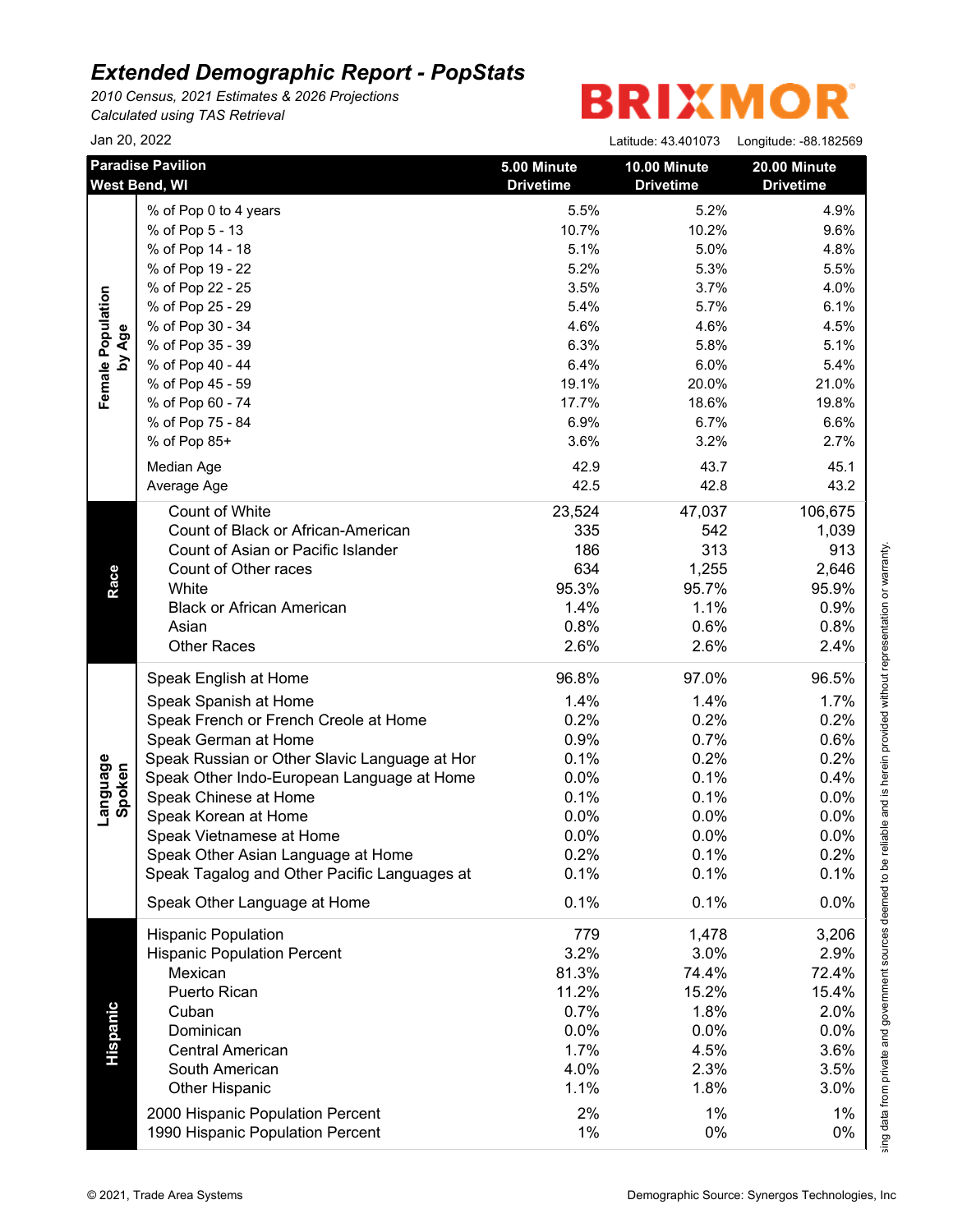*2010 Census, 2021 Estimates & 2026 Projections Calculated using TAS Retrieval*

| Jan 20, 2022           |                                                                       |                                 | Latitude: 43.401073              | Longitude: -88.182569                   |
|------------------------|-----------------------------------------------------------------------|---------------------------------|----------------------------------|-----------------------------------------|
|                        | <b>Paradise Pavilion</b><br>West Bend, WI                             | 5.00 Minute<br><b>Drivetime</b> | 10.00 Minute<br><b>Drivetime</b> | <b>20.00 Minute</b><br><b>Drivetime</b> |
|                        | American (percent of total population)                                | 3.5%                            | 3.3%                             | 3.5%                                    |
|                        | American                                                              | 3.2%                            | 3.1%                             | 3.2%                                    |
|                        | Native American (ie. Indian/Eskimo)                                   | 0.3%                            | 0.3%                             | 0.3%                                    |
|                        | Hawaiian/Pacific Islander                                             | 0.0%                            | 0.0%                             | 0.0%                                    |
|                        | Asian (percent of total population)                                   | 0.7%                            | 0.6%                             | 0.8%                                    |
|                        | Chinese                                                               | 0.2%                            | 0.2%                             | 0.2%                                    |
|                        | Japanese                                                              | $0.0\%$                         | $0.0\%$                          | $0.0\%$                                 |
|                        | Korean                                                                | 0.1%                            | 0.1%                             | 0.1%                                    |
|                        | South Central Asian (ie. Indian)<br>South East Asian (ie. Vietnamese) | 0.1%<br>0.2%                    | 0.1%<br>0.2%                     | 0.2%<br>0.3%                            |
|                        | <b>Other Asian</b>                                                    | $0.0\%$                         | 0.1%                             | 0.1%                                    |
|                        | European (percent of total population)                                | 69.1%                           | 69.9%                            | 71.0%                                   |
|                        | <b>British</b>                                                        | 3.1%                            | 2.9%                             | 2.9%                                    |
|                        | Dutch                                                                 | 1.0%                            | 1.0%                             | 1.0%                                    |
|                        | French                                                                | 1.6%                            | 1.9%                             | 2.0%                                    |
|                        | German<br>Italian                                                     | 40.8%<br>2.2%                   | 41.6%<br>2.2%                    | 42.8%<br>2.2%                           |
|                        | Polish                                                                | 5.8%                            | 5.9%                             | 5.9%                                    |
|                        | Scandinavian                                                          | 3.8%                            | 4.2%                             | 4.3%                                    |
|                        | Scotch/Irish                                                          | 7.0%                            | 6.6%                             | 6.4%                                    |
|                        | Other European (ie. Greek/Russian)                                    | 3.8%                            | 3.7%                             | 3.6%                                    |
|                        | Middle Eastern                                                        | 0.0%                            | 0.0%                             | 0.0%                                    |
|                        | <b>Other Ancestry</b>                                                 | 6.8%                            | 6.9%                             | 6.9%                                    |
|                        | <b>Unclassified Ancestry</b>                                          | 16.7%                           | 16.2%                            | 14.9%                                   |
|                        | Adult Population (25 Years or Older)                                  | 16,962                          | 34,179                           | 78,263                                  |
|                        | Elementary (0 to 8)                                                   | 1.6%                            | 1.3%                             | 1.3%                                    |
|                        | Some High School (9 to 11)                                            | 4.0%                            | 4.0%                             | 4.0%                                    |
|                        | High School Graduate (12)                                             | 31.3%                           | 31.9%                            | 31.5%                                   |
|                        | Some College (13 to 16)                                               | 21.3%                           | 22.0%                            | 22.1%                                   |
| Education<br>(Age 25+) | Associates Degree Only                                                | 12.5%                           | 12.0%                            | 11.4%                                   |
|                        | <b>Bachelors Degree Only</b>                                          | 20.8%                           | 20.9%                            | 20.9%                                   |
|                        | Graduate Degree                                                       | 8.4%                            | 7.9%                             | 8.7%                                    |
|                        | % College $(4+)$                                                      | 29.3%                           | 28.8%                            | 29.6%                                   |
|                        | Total Households - count                                              | 10,420                          | 19,823                           | 43,735                                  |
|                        | One Person HHs - count                                                | 3,191                           | 5,283                            | 10,175                                  |
|                        | Family HHs - count                                                    | 6,742                           | 13,478                           | 31,262                                  |
|                        | Married Couple - count                                                | 5,267                           | 10,939                           | 25,989                                  |
|                        | w/own children - count                                                | 2,007                           | 4,049                            | 9,751                                   |
|                        | w/out own children - count                                            | 3,259                           | 6,890                            | 16,238                                  |
|                        | Male Householder - count                                              | 444                             | 855                              | 1,880                                   |
|                        | Female Householder - count                                            | 1,031                           | 1,685                            | 3,392                                   |
| Household<br>Type      | Non-Family Households - count                                         | 487                             | 1,062                            | 2,298                                   |
|                        | 1 Person Household                                                    | 30.6%                           | 26.7%                            | 23.3%                                   |
|                        | 2 Person Household                                                    | 35.3%                           | 36.0%                            | 37.5%                                   |
|                        | 3 Person Household                                                    | 14.5%                           | 15.5%                            | 16.0%                                   |
|                        | 4 Person Household                                                    | 12.5%                           | 13.8%                            | 14.6%                                   |
|                        | 5 Person Household                                                    | 4.8%                            | 5.5%                             | 5.9%                                    |
|                        | 6 Person Household                                                    | 1.6%                            | 1.9%                             | 2.0%                                    |
|                        | 7+ Person Household                                                   | 0.6%                            | 0.7%                             | 0.8%                                    |
|                        | % Households With Children                                            | 28.7%                           | 28.6%                            | 29.5%                                   |
|                        |                                                                       |                                 |                                  |                                         |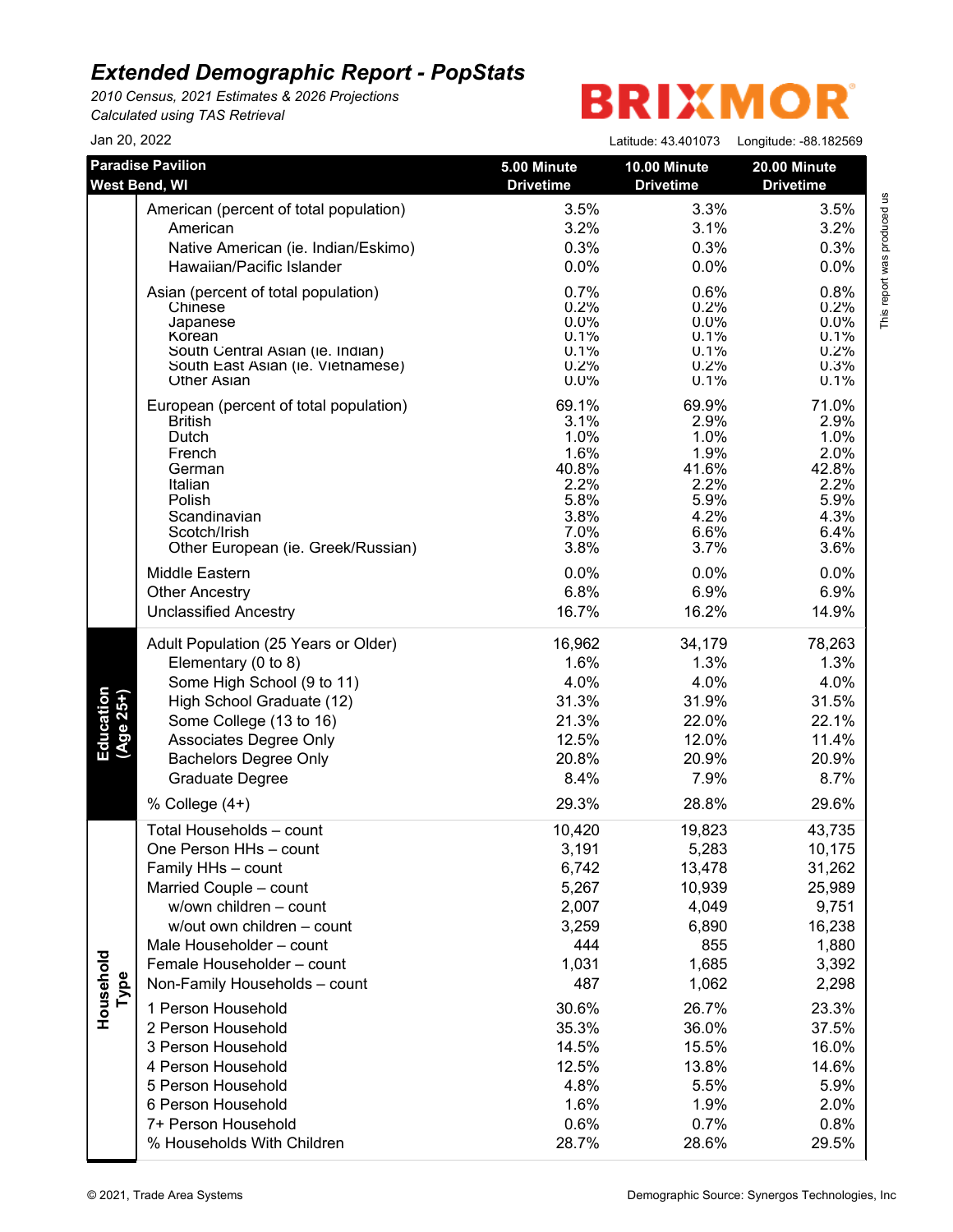*2010 Census, 2021 Estimates & 2026 Projections Calculated using TAS Retrieval*

| Jan 20, 2022           |                                           |                                 | Latitude: 43.401073              | Longitude: -88.182569            |
|------------------------|-------------------------------------------|---------------------------------|----------------------------------|----------------------------------|
|                        | <b>Paradise Pavilion</b><br>West Bend, WI | 5.00 Minute<br><b>Drivetime</b> | 10.00 Minute<br><b>Drivetime</b> | 20.00 Minute<br><b>Drivetime</b> |
|                        | <b>Total Housing Units</b>                | 11,044                          | 21,025                           | 46,198                           |
|                        | <b>Owner Occupied Percent</b>             | 62.9%                           | 68.4%                            | 73.6%                            |
|                        | <b>Renter Occupied Percent</b>            | 31.4%                           | 25.9%                            | 21.1%                            |
|                        | <b>Vacant Housing Percent</b>             | 5.7%                            | 5.7%                             | 5.3%                             |
|                        | Total Housing Units (Census 2000)         | 9,680                           | 17,537                           | 37,016                           |
|                        | For Rent (Census 2000)                    | 46%                             | 35%                              | 30%                              |
|                        | For Sale (Census 2000)                    | 24%                             | 21%                              | 20%                              |
|                        | Rented or Sold, (Census 2000)             | 8%                              | 10%                              | 11%                              |
|                        | Seasonal (Census 2014)                    | 11%                             | 25%                              | 28%                              |
|                        | Other (Census 2000)                       | 3%                              | 3%                               | 6%                               |
|                        | Homes Built 1990 to 2000                  | 21%                             | 25%                              | 26%                              |
|                        | Homes Built 1980 to 1989                  | 13%                             | 15%                              | 13%                              |
| Homes Built<br>By Year | Homes Built 1970 to 1979                  | 19%                             | 22%                              | 20%                              |
|                        | Homes Built 1960 to 1969                  | 14%                             | 11%                              | 11%                              |
|                        | Homes Built 1950 to 1959                  | 11%                             | 9%                               | 8%                               |
|                        | Homes Built 1940 to 1949                  | 7%                              | 5%                               | 4%                               |
|                        | Homes Built Before 1939                   | 14%                             | 13%                              | 17%                              |
|                        | 1 Unit                                    | 60%                             | 67%                              | 74%                              |
| <b>Structure</b>       | 2 - 9 Units                               | 25%                             | 19%                              | 17%                              |
|                        | Greater than 10 Units                     | 15%                             | 12%                              | 8%                               |
| Units in               | <b>Mobilie Trailer</b>                    | 0%                              | 2%                               | 2%                               |
|                        | <b>Other Units</b>                        | $0\%$                           | $0\%$                            | $0\%$                            |
|                        | Property Value \$1,000,000 or more        | 0.7%                            | 0.6%                             | 1.2%                             |
|                        | Property Value \$750,000 to \$999,999     | 2.0%                            | 2.1%                             | 2.9%                             |
|                        | Property Value \$500,000 to \$749,999     | 3.3%                            | 5.5%                             | 8.0%                             |
|                        | Property Value \$400,000 to \$499,999     | 8.1%                            | 9.3%                             | 12.7%                            |
| Occupied)              | Property Value \$300,000, to \$399,999    | 14.2%                           | 17.3%                            | 22.0%                            |
| Home Value             | Property Value \$200,000 to \$299,999     | 38.8%                           | 37.0%                            | 31.7%                            |
|                        | Property Value \$150,000 to \$199,999     | 17.0%                           | 14.1%                            | 12.0%                            |
| rner                   | Property Value \$100,000 to \$149,999     | 9.5%                            | 6.7%                             | 4.9%                             |
|                        | Property Value \$60,000 to \$99,999       | 3.8%                            | 2.8%                             | 1.6%                             |
| $\check{\mathsf{S}}$   | Property Value \$40,000 to \$59,999       | 0.9%                            | 1.2%                             | 0.6%                             |
|                        | Property Value \$0 to \$39,999            | 1.3%                            | 2.6%                             | 1.8%                             |
|                        | <b>Median Home Value</b>                  | \$234,069                       | \$252,117                        | \$289,980                        |
|                        | Median Rent                               | \$587                           | \$607                            | \$606                            |
|                        | \$0 and under - percent                   | 17.2%                           | 16.8%                            | 16.4%                            |
|                        | \$1 to \$4999 - percent                   | 8.6%                            | 8.1%                             | 7.8%                             |
| Wealth<br>'Household   | \$5k to \$9999 - percent                  | 4.6%                            | 4.4%                             | 4.3%                             |
|                        | \$10k to \$24999 - percent                | 6.4%                            | 6.3%                             | 6.2%                             |
|                        | \$25k to \$49999 - percent                | 6.9%                            | 6.9%                             | 6.9%                             |
|                        | \$50k to \$99999 - percent                | 10.4%                           | 10.5%                            | 10.6%                            |
|                        | \$100k to \$249999 - percent              | 18.3%                           | 18.6%                            | 18.9%                            |
| per <sub>1</sub>       | \$250k to \$499999 - percent              | 13.2%                           | 13.5%                            | 13.8%                            |
|                        | \$500k+ - percent                         | 14.3%                           | 14.8%                            | 15.3%                            |
|                        | Median HH Wealth                          | \$79,989                        | \$85,436                         | \$90,251                         |
|                        | Avg HH Wealth                             | \$236,534                       | \$243,236                        | \$249,631                        |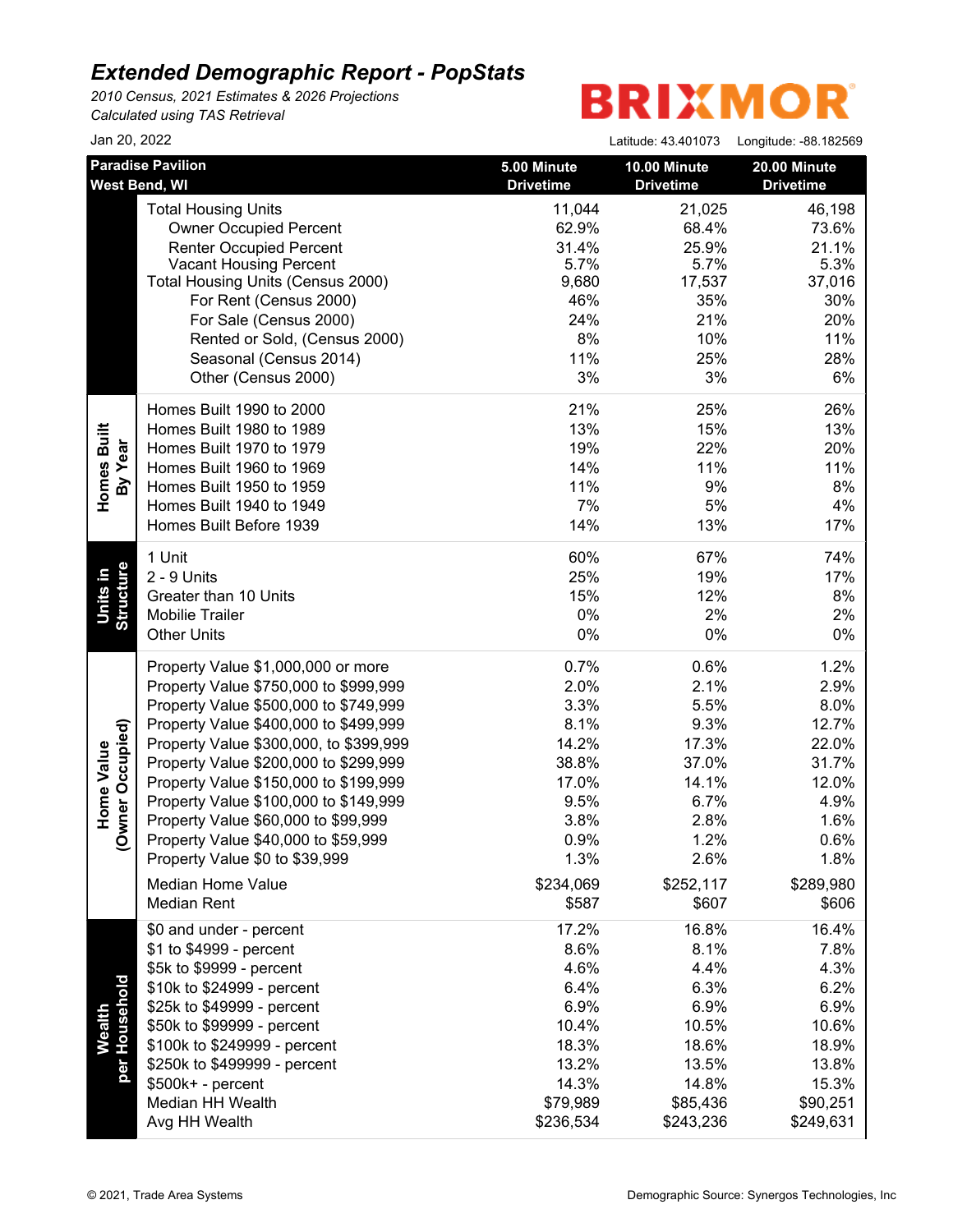*2010 Census, 2021 Estimates & 2026 Projections Calculated using TAS Retrieval*

| Jan 20, 2022                            |                                                                                                                                                                                                                                                                                                                                                   | Latitude: 43.401073                                                                                                | Longitude: -88.182569                                                                                                                                                                                                                                                                                       |
|-----------------------------------------|---------------------------------------------------------------------------------------------------------------------------------------------------------------------------------------------------------------------------------------------------------------------------------------------------------------------------------------------------|--------------------------------------------------------------------------------------------------------------------|-------------------------------------------------------------------------------------------------------------------------------------------------------------------------------------------------------------------------------------------------------------------------------------------------------------|
| <b>Paradise Pavilion</b>                | 5.00 Minute                                                                                                                                                                                                                                                                                                                                       | 10.00 Minute                                                                                                       | 20.00 Minute<br><b>Drivetime</b>                                                                                                                                                                                                                                                                            |
|                                         |                                                                                                                                                                                                                                                                                                                                                   |                                                                                                                    |                                                                                                                                                                                                                                                                                                             |
|                                         |                                                                                                                                                                                                                                                                                                                                                   |                                                                                                                    | 263                                                                                                                                                                                                                                                                                                         |
|                                         |                                                                                                                                                                                                                                                                                                                                                   |                                                                                                                    | 101                                                                                                                                                                                                                                                                                                         |
|                                         |                                                                                                                                                                                                                                                                                                                                                   |                                                                                                                    |                                                                                                                                                                                                                                                                                                             |
| Employed Civilian Pop 16+ by Occupation | 12,888                                                                                                                                                                                                                                                                                                                                            |                                                                                                                    | 61,059                                                                                                                                                                                                                                                                                                      |
| Managerial/Executive                    | 15.3%                                                                                                                                                                                                                                                                                                                                             |                                                                                                                    | 16.8%                                                                                                                                                                                                                                                                                                       |
| <b>Professional Specialty</b>           | 19.4%                                                                                                                                                                                                                                                                                                                                             |                                                                                                                    | 20.3%                                                                                                                                                                                                                                                                                                       |
| <b>Healthcare Support</b>               | 3.3%                                                                                                                                                                                                                                                                                                                                              |                                                                                                                    | 3.4%                                                                                                                                                                                                                                                                                                        |
| Sales                                   | 14.1%                                                                                                                                                                                                                                                                                                                                             |                                                                                                                    | 10.4%                                                                                                                                                                                                                                                                                                       |
| Office & Administrative Support         | 12.7%                                                                                                                                                                                                                                                                                                                                             |                                                                                                                    | 11.6%                                                                                                                                                                                                                                                                                                       |
| <b>Protective Service</b>               | 1.4%                                                                                                                                                                                                                                                                                                                                              |                                                                                                                    | 1.5%                                                                                                                                                                                                                                                                                                        |
| <b>Food Preperation</b>                 | 4.5%                                                                                                                                                                                                                                                                                                                                              |                                                                                                                    | 4.3%                                                                                                                                                                                                                                                                                                        |
|                                         | 2.6%                                                                                                                                                                                                                                                                                                                                              |                                                                                                                    | 2.8%                                                                                                                                                                                                                                                                                                        |
| Personal Care                           | 2.5%                                                                                                                                                                                                                                                                                                                                              |                                                                                                                    | 2.4%                                                                                                                                                                                                                                                                                                        |
|                                         |                                                                                                                                                                                                                                                                                                                                                   |                                                                                                                    | 0.5%                                                                                                                                                                                                                                                                                                        |
|                                         |                                                                                                                                                                                                                                                                                                                                                   |                                                                                                                    | 7.8%                                                                                                                                                                                                                                                                                                        |
|                                         |                                                                                                                                                                                                                                                                                                                                                   |                                                                                                                    | 18.3%                                                                                                                                                                                                                                                                                                       |
|                                         |                                                                                                                                                                                                                                                                                                                                                   |                                                                                                                    | 62.4%                                                                                                                                                                                                                                                                                                       |
|                                         |                                                                                                                                                                                                                                                                                                                                                   |                                                                                                                    |                                                                                                                                                                                                                                                                                                             |
|                                         |                                                                                                                                                                                                                                                                                                                                                   |                                                                                                                    | 37.6%                                                                                                                                                                                                                                                                                                       |
| Agriculture/Mining/Construction         |                                                                                                                                                                                                                                                                                                                                                   |                                                                                                                    | 7.8%                                                                                                                                                                                                                                                                                                        |
|                                         |                                                                                                                                                                                                                                                                                                                                                   |                                                                                                                    | 23.9%                                                                                                                                                                                                                                                                                                       |
|                                         |                                                                                                                                                                                                                                                                                                                                                   |                                                                                                                    | 3.9%                                                                                                                                                                                                                                                                                                        |
|                                         |                                                                                                                                                                                                                                                                                                                                                   |                                                                                                                    | 1.2%                                                                                                                                                                                                                                                                                                        |
| Wholesale/Retail                        | 17.9%                                                                                                                                                                                                                                                                                                                                             |                                                                                                                    | 15.2%                                                                                                                                                                                                                                                                                                       |
| Finance, Insurance, Real Estate         | 6.4%                                                                                                                                                                                                                                                                                                                                              |                                                                                                                    | 6.3%                                                                                                                                                                                                                                                                                                        |
| <b>Professional Services</b>            | 5.3%                                                                                                                                                                                                                                                                                                                                              |                                                                                                                    | 4.5%                                                                                                                                                                                                                                                                                                        |
| <b>Management Services</b>              | 0.0%                                                                                                                                                                                                                                                                                                                                              |                                                                                                                    | 0.2%                                                                                                                                                                                                                                                                                                        |
| <b>Administrative/Waste Services</b>    |                                                                                                                                                                                                                                                                                                                                                   |                                                                                                                    | 2.6%                                                                                                                                                                                                                                                                                                        |
| <b>Educational Services</b>             | 20.3%                                                                                                                                                                                                                                                                                                                                             |                                                                                                                    | 20.1%                                                                                                                                                                                                                                                                                                       |
| <b>Entertainment Services</b>           | 8.2%                                                                                                                                                                                                                                                                                                                                              |                                                                                                                    | 6.8%                                                                                                                                                                                                                                                                                                        |
| <b>Other Professional Services</b>      | 4.5%                                                                                                                                                                                                                                                                                                                                              | 4.0%                                                                                                               | 4.4%                                                                                                                                                                                                                                                                                                        |
| <b>Public Administration</b>            | 3.0%                                                                                                                                                                                                                                                                                                                                              | 3.5%                                                                                                               | 3.1%                                                                                                                                                                                                                                                                                                        |
| Drive to Work Alone                     | 85.1%                                                                                                                                                                                                                                                                                                                                             |                                                                                                                    | 84.9%                                                                                                                                                                                                                                                                                                       |
| Drive to Work Carpool                   | 9.4%                                                                                                                                                                                                                                                                                                                                              |                                                                                                                    | 9.0%                                                                                                                                                                                                                                                                                                        |
| Travel to Work by Public Transportation | 1.3%                                                                                                                                                                                                                                                                                                                                              |                                                                                                                    | 0.6%                                                                                                                                                                                                                                                                                                        |
| Drive to Work on Motorcycle             | 0.1%                                                                                                                                                                                                                                                                                                                                              |                                                                                                                    | 0.2%                                                                                                                                                                                                                                                                                                        |
| Drive to Work on Bicycle                | 0.4%                                                                                                                                                                                                                                                                                                                                              |                                                                                                                    | 0.1%                                                                                                                                                                                                                                                                                                        |
| Walked to Work                          | 1.5%                                                                                                                                                                                                                                                                                                                                              |                                                                                                                    | 1.5%                                                                                                                                                                                                                                                                                                        |
| <b>Other Means</b>                      | 0.2%                                                                                                                                                                                                                                                                                                                                              | 0.3%                                                                                                               | 0.3%                                                                                                                                                                                                                                                                                                        |
| Work at Home                            | 2.1%                                                                                                                                                                                                                                                                                                                                              | 2.4%                                                                                                               | 3.3%                                                                                                                                                                                                                                                                                                        |
|                                         | West Bend, WI<br><b>Economic Viability Local</b><br><b>Economic Viability Indexed</b><br><b>Building Maintenance &amp; Cleaning</b><br>Farming, Fishing, & Forestry<br>Construction<br>Production & Transportation<br><b>Percent White Collar Workers</b><br><b>Percent Blue Collar Workers</b><br>Manufacturing<br>Transportation<br>Information | <b>Drivetime</b><br>267<br>103<br>0.1%<br>6.2%<br>17.9%<br>64.7%<br>35.3%<br>5.9%<br>22.0%<br>3.5%<br>1.0%<br>2.1% | <b>Drivetime</b><br>261<br>101<br>26,316<br>15.6%<br>19.3%<br>3.4%<br>11.8%<br>12.8%<br>1.7%<br>4.3%<br>2.6%<br>2.5%<br>0.3%<br>7.1%<br>18.6%<br>63.0%<br>37.0%<br>6.7%<br>23.3%<br>3.9%<br>1.0%<br>15.8%<br>6.8%<br>4.5%<br>0.1%<br>2.6%<br>20.3%<br>7.4%<br>85.7%<br>9.1%<br>1.1%<br>0.2%<br>0.2%<br>1.1% |